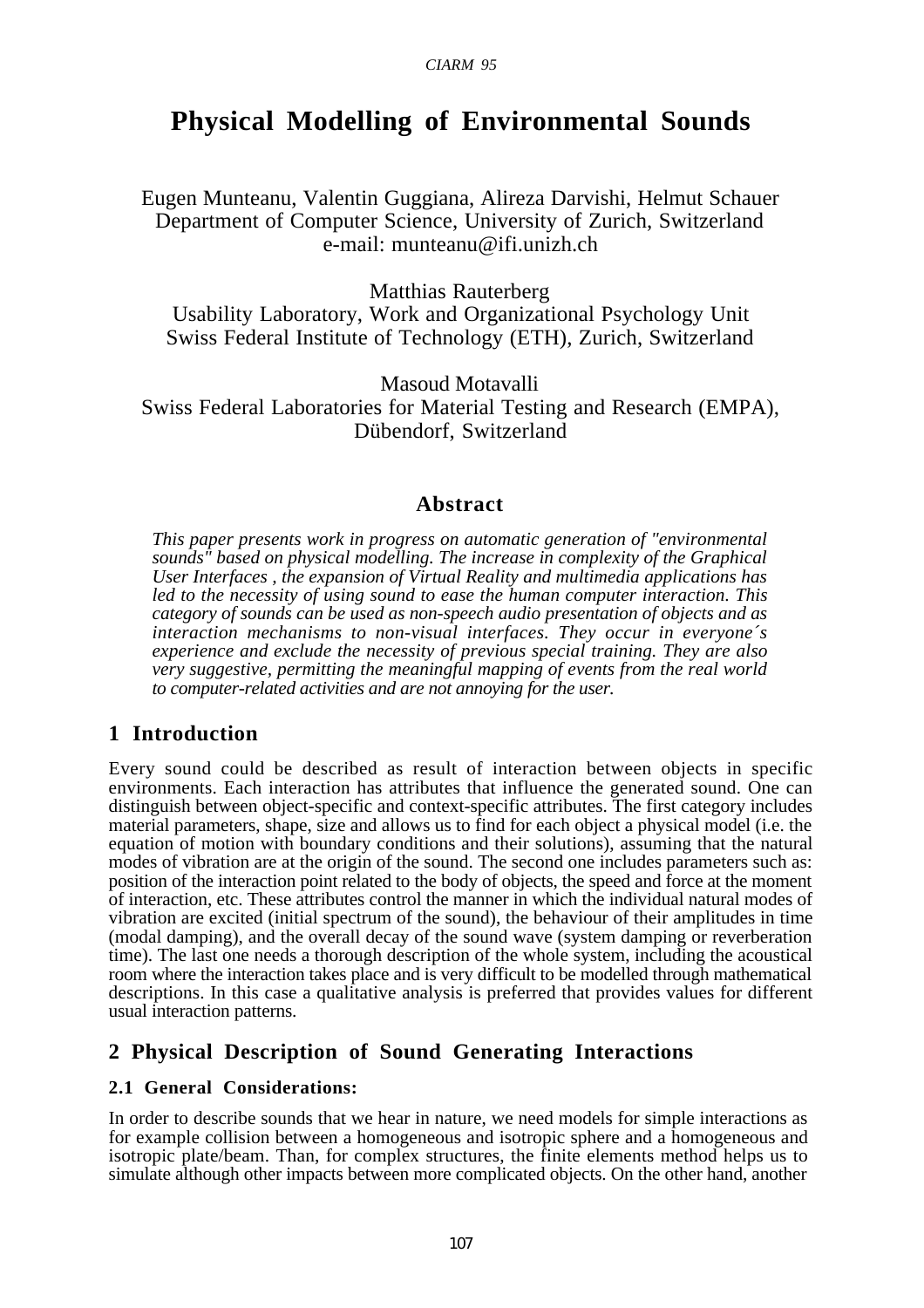category of complex impact sounds (like bouncing, scraping, rolling, breaking, etc.) can be simulated reproducing repeatedly simple impact sounds, applying adequate algorithms (see 2.3).

#### **2.2 Simple Interactions: Sound Following the Collision between Spheres and Standard Structures as Plates or Beams**

#### *2.2.1 Approach*

The physical description of the behaviour of the plate's or beam's oscillations following the impact with the sphere provides variations of air pressure that we are able to hear. The sphere hits the plate or beam and stimulates vibrations of the natural modes. The natural frequencies of the impacting object (small solid body) are usually not in the audible range, therefore we don't care for the time being about their contribution in the sound generating process.

A qualitative analysis of impact sounds shows that they decrease in intensity exponentially. Theoretical considerations and real sound analysis lead us to a system of damped natural modes of vibration ( $\omega_n$ ) with various initial amplitudes ( $A_n^0$ ). However, this approach only applies to certain materials, those which are homogeneous, isotropic and non dispersive. A formal description for the approach is:

*w*(*t*) displacement

$$
w(t) = \sum_{n} A_n^0 \cdot e^{i \cdot \omega_n \cdot t} \cdot e^{-\delta \cdot t}
$$
\n
$$
w(t) \quad \text{displacement}
$$
\n
$$
A_n^0 \quad \text{initial amplitude}
$$
\n
$$
\delta \quad \text{damping}
$$
\n
$$
\omega_n \quad \text{eigen-frequency}
$$

#### *2.2.2 Initial Amplitude / Excitation*

Research by Koller [8], based on previous work by Zener [11] investigates the influence of impact force upon the initial spectrum of sound. Analyses of that force shows that the impact time in the case of elastic objects is very short ( $\approx 40\mu s$ , fig. 1). The uncertainty formula leads to the conclusion that the impact can be approximated with a Dirac impulse in the audible range:

$$
\Delta \omega \cdot \Delta t \equiv 1
$$
, with  $\Delta t \equiv 40\mu s$ , thus  $\Delta \omega \equiv 25kHz$ 

The spectral range which can be perceived by humans, resides between 20 Hz and 20 kHz; human sensitivity decreasing with higher age. Therefore, we can consider for our purposes that all the natural modes of vibration are equally excited or with other words the influence of the impact force on the initial spectrum can be ignored.

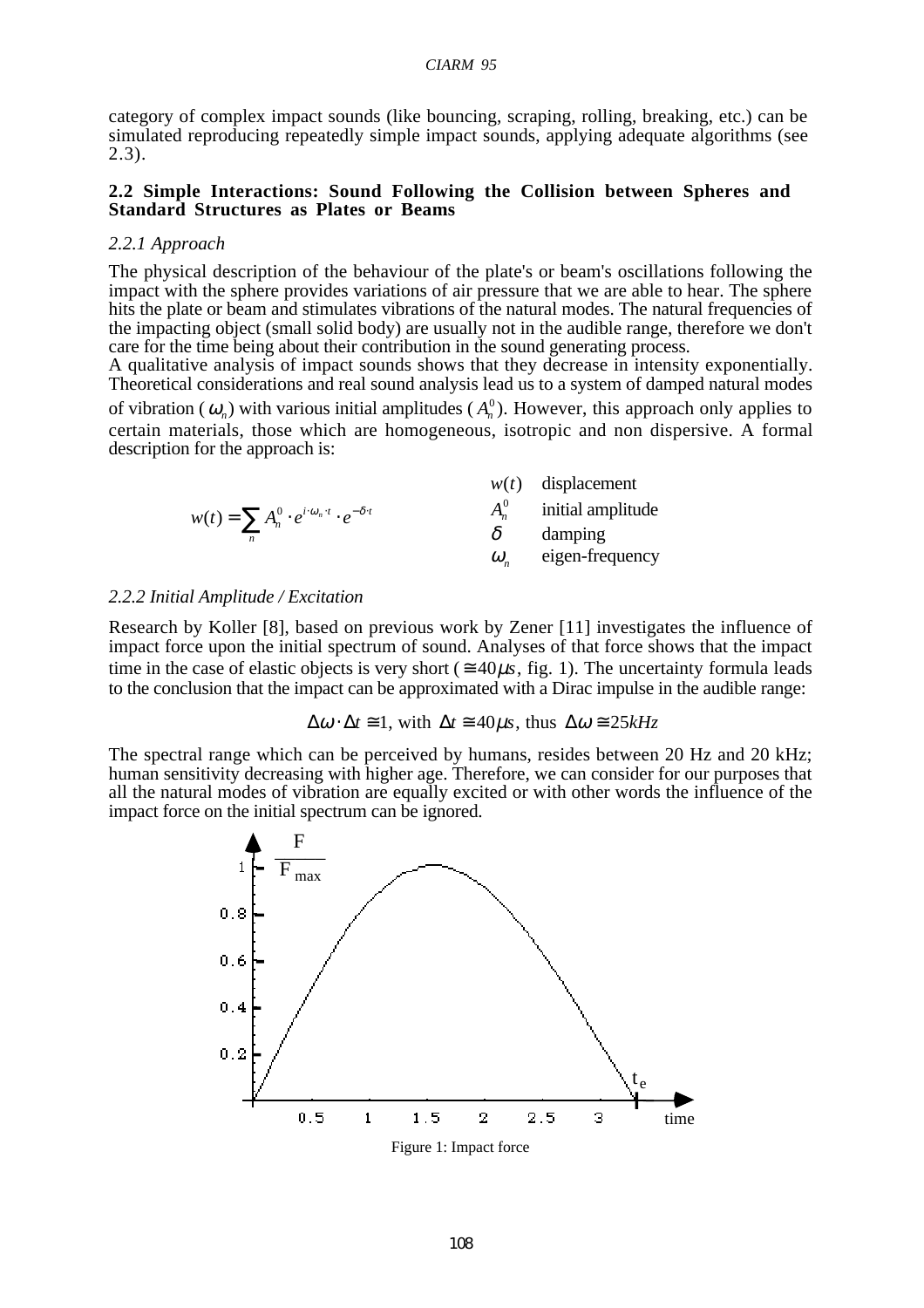Nevertheless, the exact location where the impact force strikes has a great influence on initial amplitudes. Obviously, an impact force applied on a node of a natural frequency does not excite the respective modes of vibration (fig. 2). On the contrary, when the sphere strikes right in the peak of an eigen frequency wave, this mode will be fully excited.



Figure 2: Excitation localisation

The above explanations consider only relative amplitudes of different frequencies among each other. Even though it is possible to calculate the absolute amplitudes as well. What we really hear is dependent on the distance from sound source. Therefore, we consider only the relative initial amplitudes and their evolution related to the impact point.

#### *2.2.2 Natural Modes of Vibration*

The eigen-frequencies (natural frequencies) of each object depend on its material properties (E, I), its geometric shape and boundary conditions  $(\lambda)$ . Solving the wave equation in each particular case allows description of simple geometric forms like plates, beams, rings, shells, etc.[1]. Complex geometric forms however require decomposition in simple elements and intensive numeric calculations. As an example we present the natural frequencies for the case of beam:

$$
f_n = \frac{\lambda_n^2}{2\pi L^2} \sqrt{\frac{E \cdot I}{\delta}}
$$

- $f_n$  n-th eigen-frequency
- E elasticity
- $\delta$ <sup>'</sup> mass per unit length
- L length
- $\lambda_n$  dimensionless parameter, function of the boundary conditions applied to the beam
- I moment of inertia of the beam cross section

and plate:

$$
f_{m,n} = \frac{\lambda_{m,n}^2}{2\pi a^2} \sqrt{\frac{E \cdot h^3}{12\gamma(1-\sigma^2)}}
$$

- $f_{m,n}$  eigen-frequency of mode (m,n)<br>E elasticity
- elasticity
- $\gamma$  mass per unit area of the plate
- a a characteristic dimension of the plate
- <sup>λ</sup> *<sup>m</sup>*,*<sup>n</sup>* dimensionless parameter, function of the boundary conditions applied to the beam
- <sup>σ</sup> Poisson's ratio
- h thickness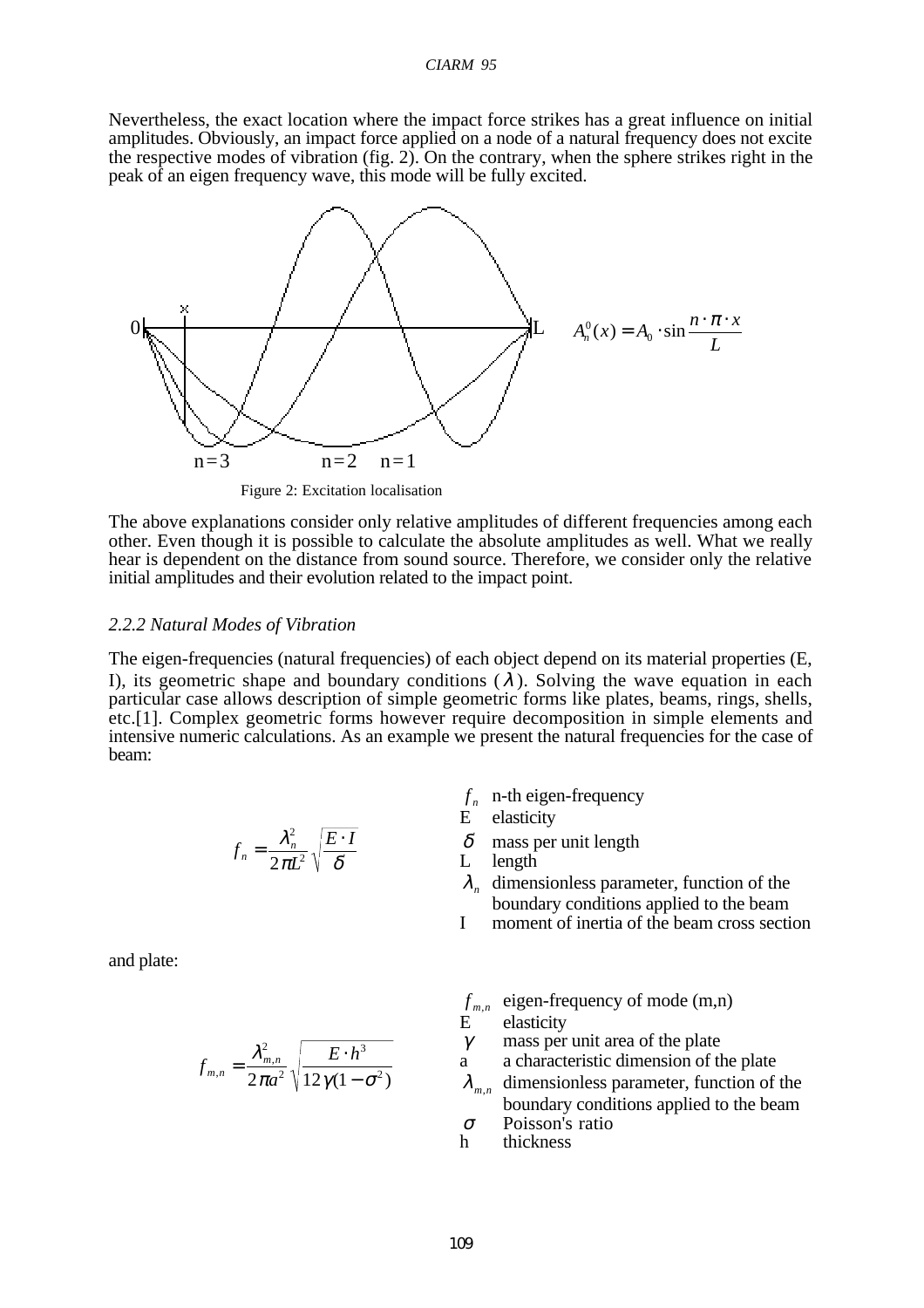#### *2.2.3 Damping*

In 2.2.1 we have included all the damping aspects in the term  $e^{-\delta t}$ . In fact, this is a sum of two kinds of damping for real sounds: intrinsic (modal,  $\delta_n$ ) and system damping ( $\delta_n$ ). The intrinsic damping results from the material's internal friction. It is possible to calculate intrinsic damping by the complex elasticity modulus for various materials [10]:

| $\delta_{n} = \omega_{n} \cdot \tan \phi$ $M = M(1 + i \cdot \tan \phi)$ | $\delta$ modal damping            |
|--------------------------------------------------------------------------|-----------------------------------|
|                                                                          | $\omega_{n}$ eigen-frequency      |
|                                                                          | phase between strain and stress   |
|                                                                          | $M$ complex elasticity modulus    |
|                                                                          | M real part of elasticity modulus |

Typical events where intrinsic damping is much more important than system damping are: vibrating strings, tuning-forks and bells. System damping is very important when additional (boundary) conditions exist and the whole system undergoes damping. Window panes, doors and tables are typical examples from daily life. A precise mathematical calculation of system damping is impossible, so experimental values and empirical formulas are called for. For a system it is possible to determine this damping coefficient measuring the reverberation time (the time needed for the mean of the plate's density of energy to decrease at  $10^{-6}$  from the initial value at the end of excitation). The empirical relation between this parameters is given in [3]:

| - 6.9 | reverberation time        |
|-------|---------------------------|
|       | $\delta$ , system damping |

#### **2.3 From Simple Impact Sounds to Complex Sounds**

To create complex environmental sounds it is possible to imbed the algorithm for additive synthesis of impact sounds in an other that calls it at certain intervals, changing each time the synthesis parameters according to the sound producing event [2]. With this method we can simulate sounds as bouncing, breaking, spilling, etc. There are also complex sounds where the spectrum does not remain constant in time. A typical example is scraping. For this category of sounds an extractive method is preferred (white noise passed through filter banks whose transfer function can be time-varied).

As an example we discuss in the following how to model the bouncing of a sphere dropping onto a plate. The restitution coefficient is very difficult to compute in real time after every collision. It depends on how viscoelastic the materials are. Solving numerically the equations of motion for the sphere and plate in few particular, significant cases provides the values in fig. 3. After polynomial fitting we have obtained the desired dependence of restitution coefficient ( *Ri*) on inelasticity parameter ( <sup>λ</sup>*i*):

$$
R_i = -0.5 \cdot e^{-3\lambda_i} + 1.5 \cdot e^{-2\lambda_i}
$$

The parameter  $\lambda_i$  is given [11] by the following formula and includes material properties and interaction parameters:

$$
\lambda_{i} = \frac{\pi^{\frac{3}{5}}}{\sqrt{3}} \left(\frac{r}{d}\right)^{2} \left(\frac{2gh_{i}\rho_{p}}{E_{p}}\right)^{\frac{1}{10}} \left(\frac{\rho_{K}}{\rho_{p}}\right)^{\frac{3}{5}} \left(\frac{E_{K}}{E_{K}+E_{p}}\right)^{\frac{2}{5}}, \quad \text{where: } E_{K} = \frac{E_{K}}{1-\sigma_{K}^{2}}, \quad E_{p} = \frac{E_{p}}{1-\sigma_{p}^{2}},
$$

|        | $E_{\kappa}$ , $E_{\rho}$ elasticity coefficient sphere/plate     |                        | $\rho_{k}, \rho_{p}$ density sphere/plate                                                      |
|--------|-------------------------------------------------------------------|------------------------|------------------------------------------------------------------------------------------------|
|        | $\sigma_{\kappa}$ , $\sigma_{\rho}$ Poisson constant sphere/plate | $h_{\cdot}$            | height after the <i>i</i> -th bouncing                                                         |
| d<br>g | radius sphere;<br>thickness plate/beam<br>gravitation constant    | $\lambda_{\tau}$<br>R, | inelasticity parameter for bouncing i<br>coefficient of restitution after the i-th<br>bouncing |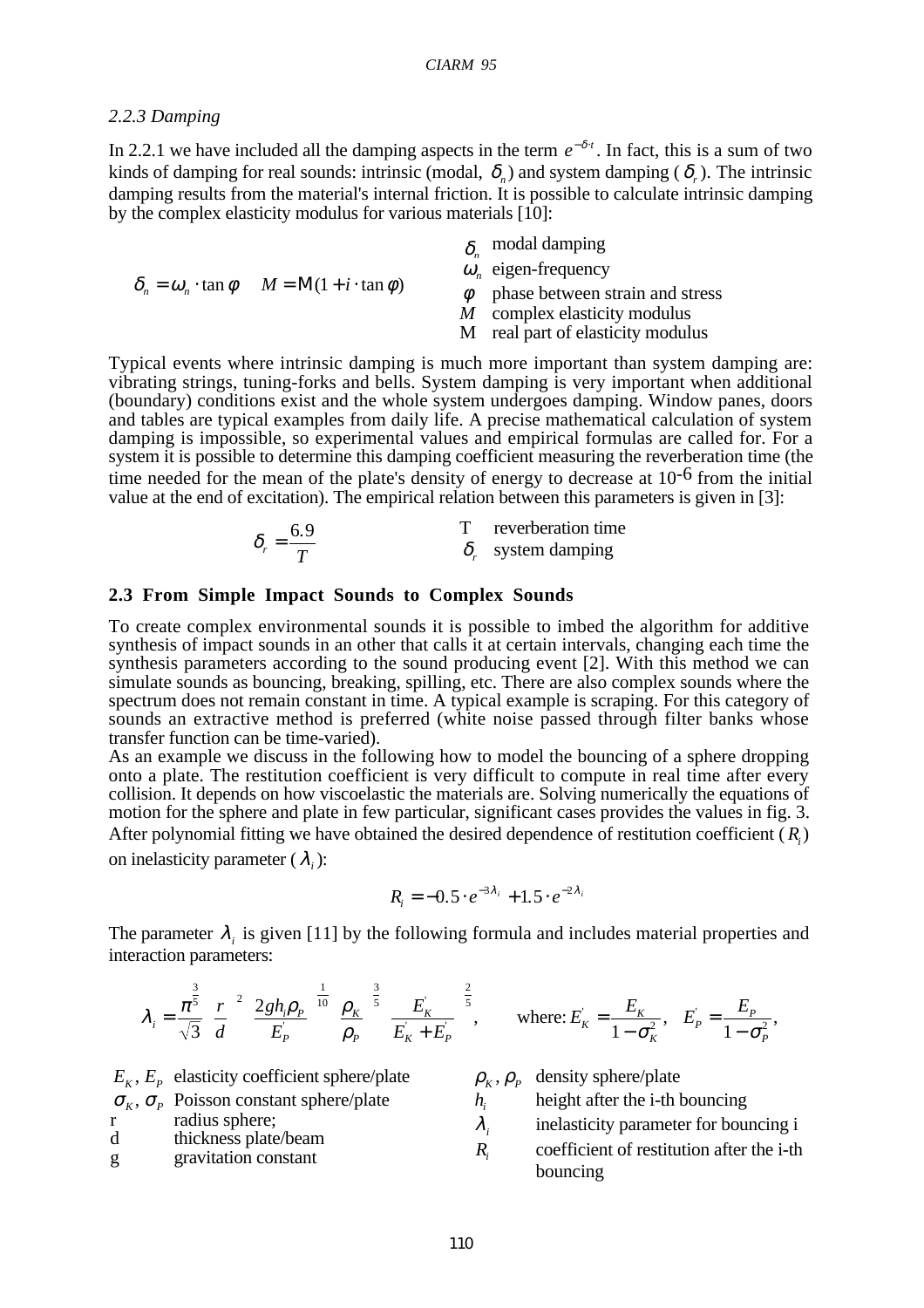

fig.3 Variation of restitution coefficient with inelasticity parameter

We need also a temporal pattern to call the impact sound synthesis algorithm repeatedly, according with the successive impacts. Therefore, we have to compute the time between two successive bouncings:

|                                                        | $t_{i,i+1}$ | time between bouncings                    |
|--------------------------------------------------------|-------------|-------------------------------------------|
|                                                        | $R_{\cdot}$ | coefficient of restitution after the i-th |
| $t_{i,i+1} = 2 \cdot \sqrt{\frac{2 \cdot h_{i+1}}{g}}$ |             | bouncing                                  |
|                                                        | $h_{i+1}$   | the height reached after the i-th         |
|                                                        |             | bouncing                                  |

The successive heights depend on the restitution coefficient of the collision relation:

$$
h_{i+1} = h_i \cdot R_i^2
$$

# **3 Synthesis**

Real time behaviour plays a major role in sound synthesis. For user interface applications synthesised sounds need to be made in real time. The two techniques of sound synthesis, which are described below, can be although efficiently implemented in silicon to exploit the parallelism of the algorithms.

#### **3.1 Additive Synthesis**

The technique of additive synthesis reflects our approach for which the formula was already given above. It is possible to implement an efficient and fast algorithm by using the Euler formula [2]. Real time behaviour is only limited by the amount of generated frequencies. The simplicity of this technique has many advantages as well as disadvantages. The advantage lies in the controllability of the results, which always fulfil expectations, but its power is quite restricted. However, this technique is well suited for testing and generating synthetic sounds.

#### **3.2 Filter Bank**

In contrast to the additive synthesis this technique is an extractive one. With some white noise as input, only some frequency bandwidth is able to pass through the filter. Some parallel filters, so-called filter banks are used. The transfer characteristic of this filters is derived from material properties and the geometry of sound producing objects. The advantages of this technique are that the transfer characteristic can be controlled in time and there are a large number of parameter choices. It allows the generation of more complex impact sounds, like scraping, rolling, rubbing or breaking.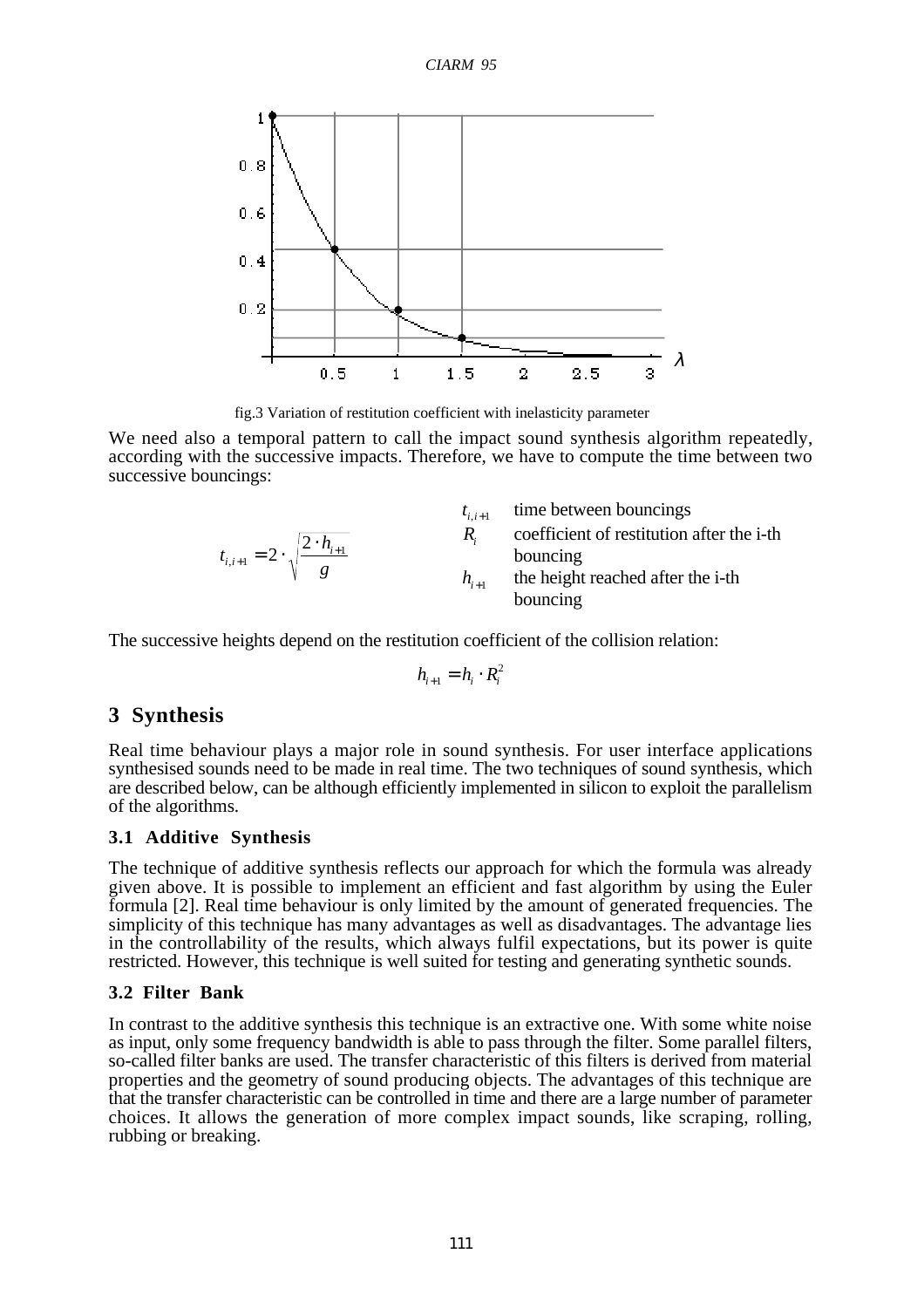# **4 Potential Applications**

- **Human Computer Interfaces.** Sound can provide information and can ease the communication between computer and user. Many transitions, events, operations, file/resource management tasks are suited to be signalised with adequate, not annoying sounds. Our every day experience provides meaningful analogies so that we can easily find "audio" correspondents for the above-mentioned activities.
- **Virtual Reality.** Most of the sounds that are used in the current virtual reality applications are stored on disk and need large memory space. These applications are always interactive and allow the user to self-configure his virtual spatial room. The sound library is often limited and can not contain correspondents for all the possible sound producing events in the virtual room. Model generated sounds offer the possibility to configure the virtual space also from the acoustical point of view, in a sense that all the objects, through their parameters and physical model, can produce sounds according to their possible interactions. This is a much more powerful technique than a simple sound rendering of the virtual space with arbitrarily chosen sound sources and increase the degree of "reality" of these applications. The drawback of the method, its expensive computational cost in case of complex interacting objects, becomes less and less significant, as the computing power of the new machines increases.
- **Visually Impaired Computer Users.** Blind or visually impaired people make use of everyday sounds for orientation in their life. The integration of everyday sounds in user interfaces brings forward new ways for this group of computer users. The use of software systems and applications (for instance learning tools for training) supplemented with everyday sounds become easier and more intuitive because these sounds are close to their mental model.

### **References**

- [1] Blevins, R., D., "Formulas for Natural Frequencies and Mode Shape", R.E. Krieger Publishing Co., Florida, 1979.
- [2] Gaver, W.,W., "Using and Creating Auditory Icons", Auditory Displays Sonification, Audification and Auditory Interfaces, Addison-Wesley, pp. 417-446., 1994.
- [3] Fasold, W., Kraak, W., Schirmer, W., Taschenbuch der Akustik Teil 1, VEB Verlag Technik, Berlin
- [4] Guggiana, V., Darvishi, A., Munteanu, E., Schauer, H., Motavalli, M., Rauterberg, M., "Analysis and Synthesis of Environmental Sounds",*Technical Report,* available via anonymous ftp from ftp.ifi.unizh.ch/pub/techreports/ifi-95.12.ps.Z, or via WWW from http://www.ifi.unizh.ch/groups/se/sound/ SoundProject.html, 1995.
- [5] Rauterberg, M., Motavalli, M., Darvishi, A., Schauer, H., "Automatic sound generation for spherical objects hitting straight beams", In: *Proceedings of World Conference on Educational Multimedia and Hypermedia"*ED-Media'94, Vancouver, Canada, pp. 468-473, June 1994.
- [6] Goldsmith, W. "Impact", London: Edward Arnold (Publishers) Ltd., 1960.
- [7] Koss, L. L., "Transient Sound from Colliding Spheres",*Journal of Sound and Vibration* 36(4), pp. 555-562, 1974.
- [8] Koller, M.,G., "Elastischer Stoss von Kugeln auf dicke Platten" *,* Dissertation ETH Nr. 7299, Zürich, 1983.
- [9] Munteanu, E., Darvishi, A., Guggiana, V., Schauer, H., Rauterberg, M., Motavalli, M., "Synthesis of Environmental Sounds in Multimedia Applications", *Proceedings of the World Conference on Educational Multimedia and Hypermedia* ED-MEDIA 95, Graz, Austria, June 1995 (in press).
- [10] Wildes, R., Richards, W., "Recovering Material Properties from Sound", *Natural Computation*, Cambridge, MA, MIT Press, pp. 357-363, 1988
- [11] Zener, C., "The intrinsic Inelasticity of Large Plates" *Physical Review*, 59, pp. 669- 673, 1941.